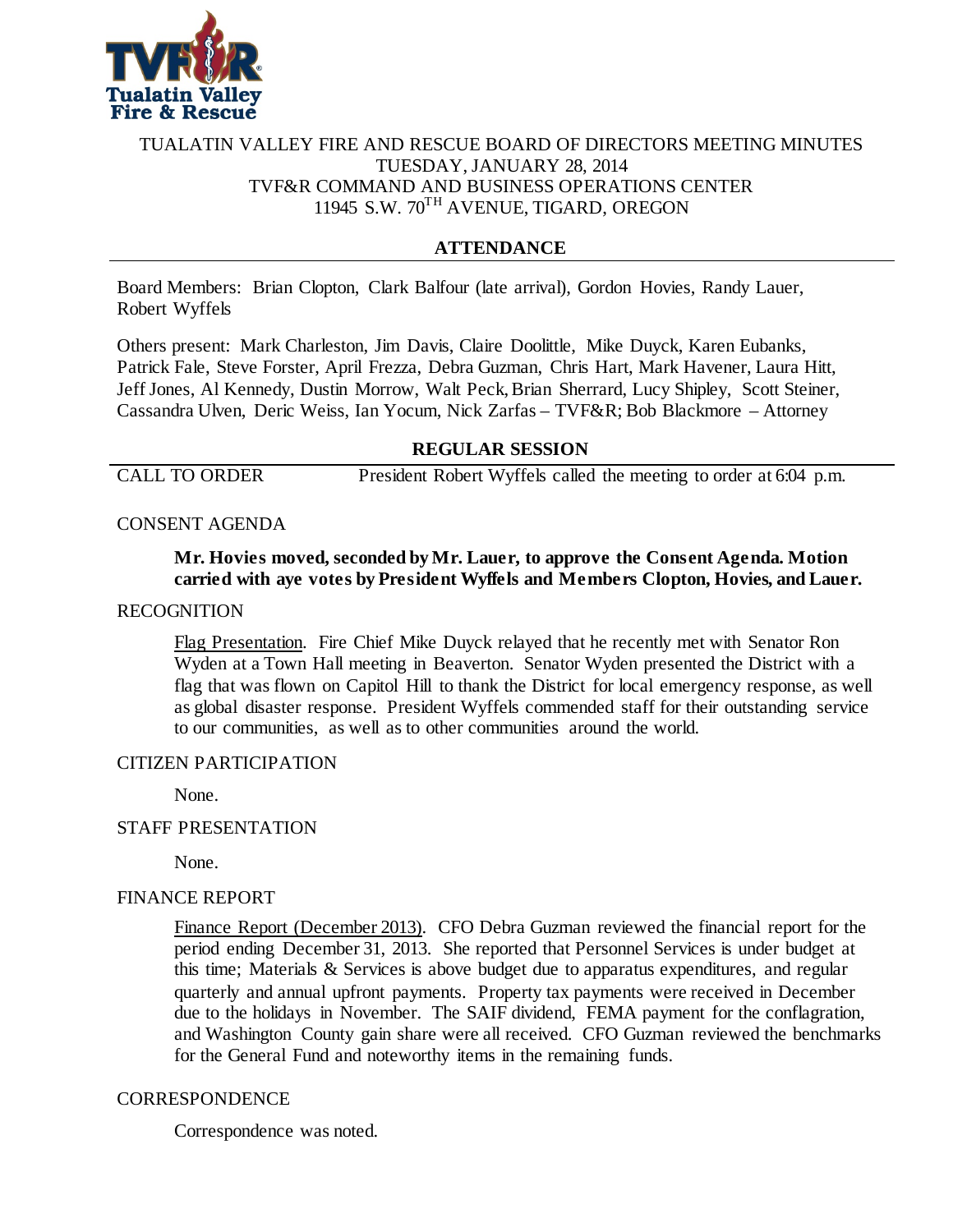#### OLD BUSINESS

None.

### NEW BUSINESS

Board Policy Section 7 – Operations – First Reading. Deputy Chief Dustin Morrow relayed to the Board that Board Policy Section Seven was reviewed by staff, and no changes are being recommended at this time. The policy was presented for First Reading.

## **Mr. Clopton moved, seconded by Mr. Hovies, to approve the First Reading of Board Policy Section Seven (Operations) by title only. Motion carried with aye votes by President Wyffels and Members Clopton, Hovies, and Lauer.**

Stacey Dukes gave the First Reading of Board Policy Section Seven (Operations) by title only.

Local Option Levy (LOL) Presentation. Chief Duyck relayed that staff will review the 2013 response performance, LOL plan, problems and strategies, financial analysis, community attitude research, timeline, and obtain feedback from the Board.

Chief Duyck reported that the overall total response times dropped during the previous year, and travel time remained fairly consistent. Staff has taken steps to maximize efficiencies, reduce risk, reduce response times, and improve outcomes by building new/relocating stations, outfitting units with four-person crews, working on dispatch processes, and deploying medic units and single-person cars. Staff has worked to reduce low-risk, high frequency calls, and advocated with local governments on transportation projects to create better access and connectivity, and to lower response times. A robust community risk reduction program has been established District-wide, and the District has leveraged the community as first responders through Hands-Only CPR and the PulsePoint app. He stated that leadership shares the same concerns as the Board and Budget Committee regarding our emergency response.

Chief Morrow highlighted the overarching principles for a new levy: 1) understanding community risk; 2) maintaining community equity; 3) improving community value and relevance; and 4) positioning the District for future demands.

Chief Morrow relayed that the problem analysis was comprehensive; he cautioned the Board that variables change daily, but staff is confident that the solutions being presented will address problem areas within the District. He reported that staff anticipated that aging population, traffic, and growth would impact both the ability to respond and call volume.

Chief Morrow reviewed the concentration of the District's call volume over the past five years. He discussed locations with significant impact on Code 3 response time performance, illustrated concentration associated with ALS effective response force (modeling built with mutual aid partners included), and illustrated concentration associated with structure fires. Chief Morrow reviewed areas where problems have been identified and staff is proposing solutions.

He relayed that a single solution does not fit all the areas, whether it be land size, station concept, apparatus type, or staffing. He emphasized that the right solution will be applied to each situation.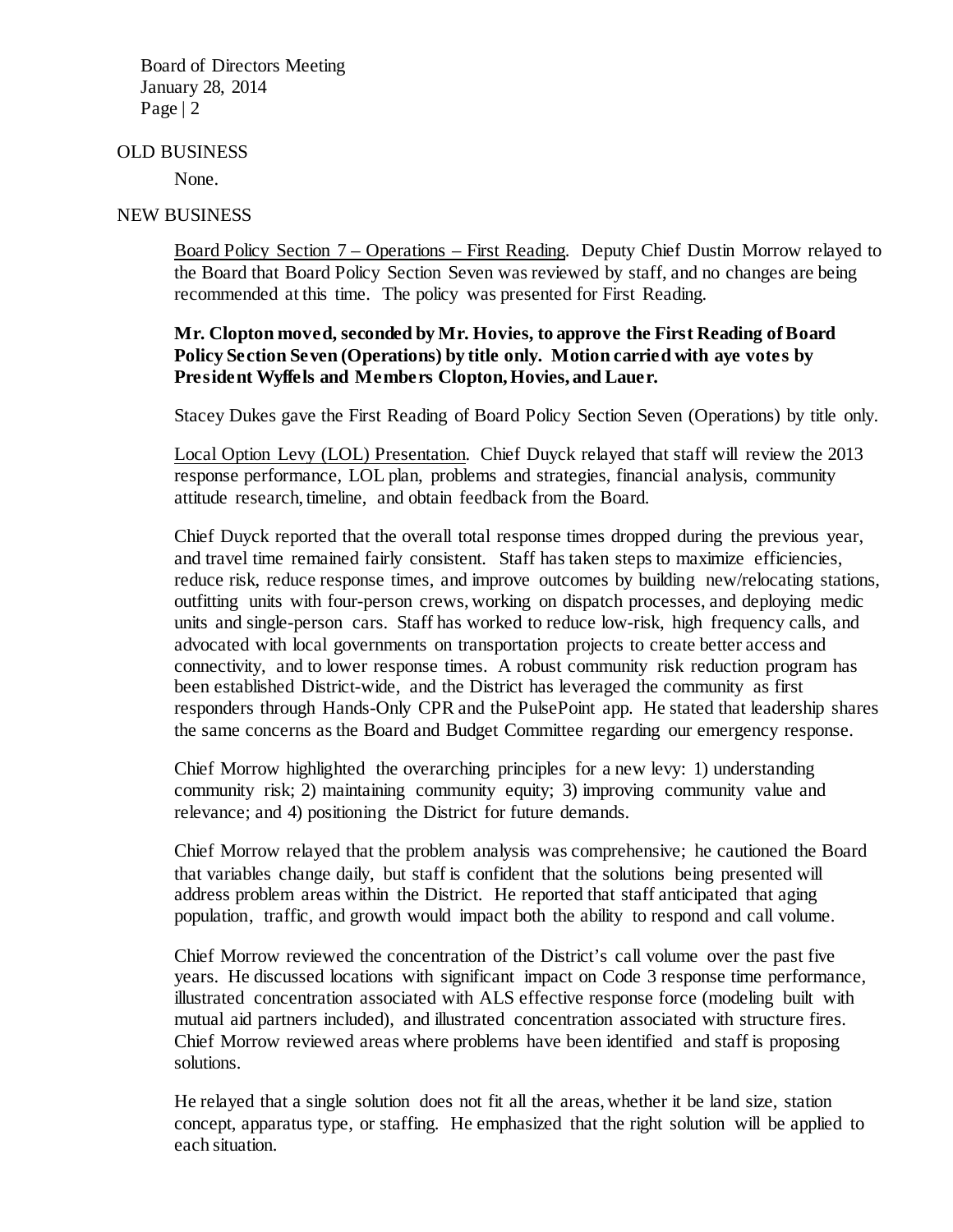> Member Hovies asked if two-bay stations are being looked at. Chief Morrow responded that the goal is to develop what is needed today, but allow for expandability in the future. Member Hovies asked about cross-staffed stations. Chief Morrow clarified that the District does not do traditional cross-staffing. Chief Morrow added that the expectation should not be that all stations would be increased to four people.

> Member Lauer asked if staff has modeled the impact on existing facilities. Chief Morrow responded that the analysis took into account the impact on the entire system. Member Lauer asked if any existing stations will not be necessary, or not in the right location. Chief Morrow responded that any new stations would not result in the removal or underutilization of existing facilities; the primary purpose of new stations will be a global reduction in response times and a significant increase in the ability to mount an effective response force across the District.

> CFO Guzman relayed that staff worked through a number of models to determine the appropriate solutions and LOL amount. She reported that modeling indicates a stable revenue source can be forecasted over the next ten years. The implementation of the solutions will be a phase-in approach, with more capital and staff each year. Staff is recommending a \$0.20 additional LOL. If the voters approve the LOL, staff would like to begin solving the issues by adding staff next year, which is one year ahead of the actual receipt. Staff believes the LOL amount will provide financial stability, as well as address the community needs.

> CFO Guzman relayed that the loss on the LOL due to Measure 5 compression is not expected to impact the District's partner agencies. She explained that Measure 5 compression is calculated on real market value (RMV), and as RMV continues to grow, Measure 5 compression should become less of an issue.

Planning Director Walt Peck and Public Affairs Chief Karen Eubanks discussed the results of a May public attitude survey conducted by Campbell & Delong Resource. The survey tested public support for cost and the solutions being proposed. When asked about cost only, support for the LOL was 49%. Campbell & Delong believes these results are overly conservative. When participants were asked about solutions - maintaining and adding firefighters for a fast and effective response, building new facilities, and alternate deployment – support for the levy increased. The public information effort will address why an increase is being requested, what it will cost, and what it will pay for.

Chief Duyck relayed that staff recommends increasing the local option levy from \$0.25 to \$0.45. The replacement levy would:

- Retain 42 firefighters hired since 2000
- Add additional firefighters and support staff
- Purchase land
- Build fire stations
- Purchase apparatus

If the Board approves, staff will prepare the legal documents, and bring them back to the Board in February.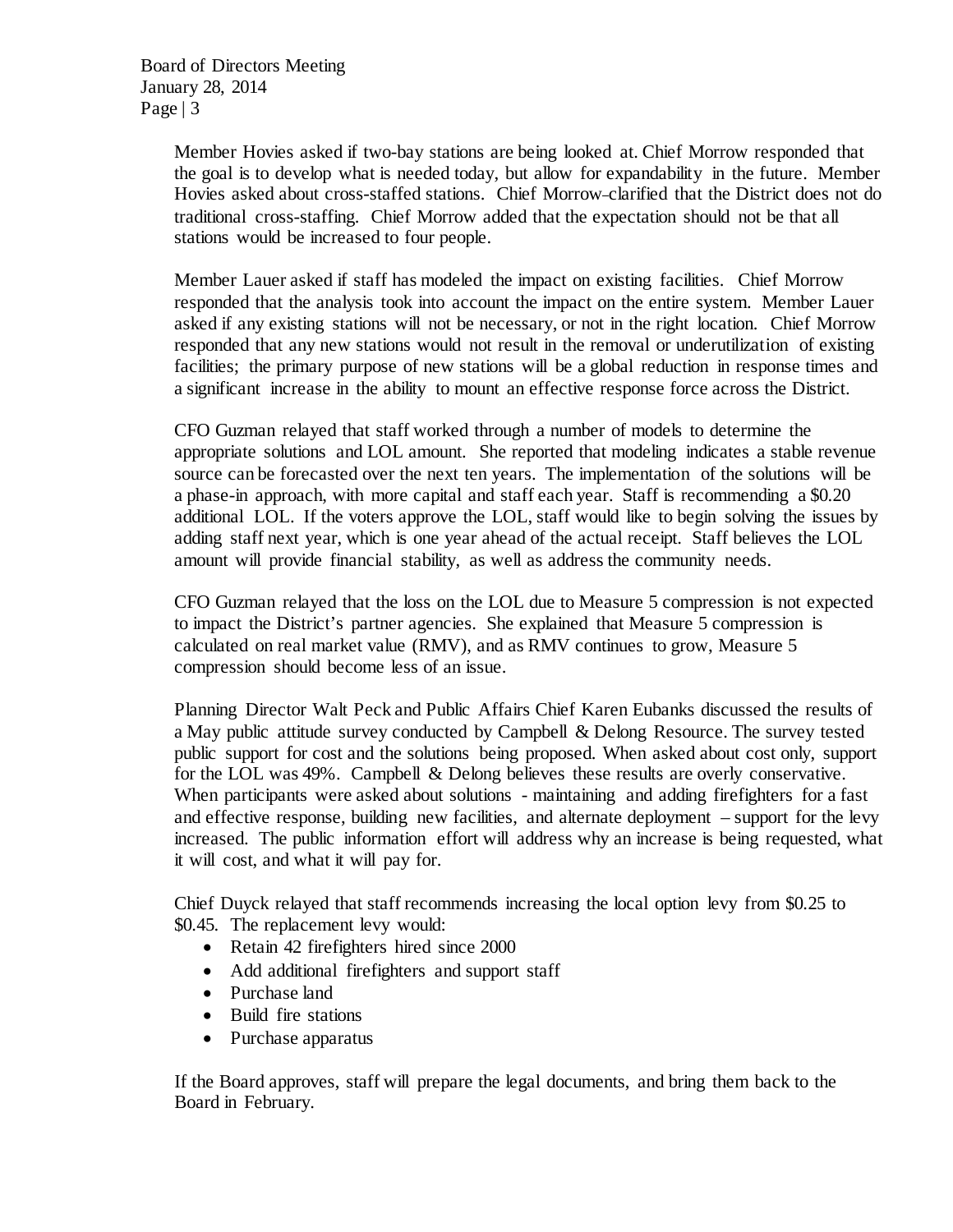> Member Balfour asked what fiscal year the tax would start being collected if approved in May. Chief Duyck responded that it would be in the tax rolls in November 2015.

> On behalf of Local 1660, Executive Board Member Chris Hart expressed support for the LOL. He stated that the District has shown citizen support, and that the LOL is vital to provide the level of service expected by the citizens. He stated that Local 1660 is prepared to work alongside the District. Chief Duyck added that President Hanes and Local 1660 were involved in the problem analysis.

Chief Duyck reiterated that staff recommends that the Board direct staff to develop the necessary ballot language for a replacement levy of \$0.45/\$1,000, and to return for Board approval at the February meeting.

Member Hovies commented how well thought out the presentation was, and how he appreciated the time, effort, and forward-thinking. Member Lauer commented that he was impressed by the level of community support after the first survey and shared concern about the second community attitude survey. He asked if the current levy will be lost if the \$0.45 levy fails; Chief Duyck confirmed that to be correct. Member Lauer commented that he fully supports the goals and objectives that were discussed. He expressed his concern about potentially putting the voters in a position to have to choose between TVF&R's levy and one for a partner agency. Chief Duyck responded that he and staff have discussed the levy with our partner agencies and that there will be two other opportunities before the levy expires in June 2015 if we are not successful in May. Member Lauer asked if staff has a preview as to what measures will be competing in May. Chief Duyck responded that he is only aware of the Beaverton School District capital bond request.

President Wyffels commented that it is imperative for the Board, leadership, and staff to have a single, focused message. He suggested that the Board compile ideas for a united campaign, and remain active in community meetings. He expressed his appreciation for the preparation done by staff.

## **Mr. Hovies moved, seconded by Mr. Clopton, that staff work with counsel to develop the ballot title and explanatory statement language necessary to place a replacement levy of \$0.45/\$1,000 AV on the May 20, 2014 ballot; both shall be presented to the Board for approval at the February 25, 2014 meeting.**

Member Balfour asked for the motion to be clarified. Chief Duyck responded that the Board would be directing staff to work with Bob Blackmore, and bring the ballot title and language that will be submitted for the election. Bob Blackmore confirmed that the Board would still have the opportunity to approve/modify the ballot title and explanatory statement at the February meeting.

### **Motion carried unanimously.**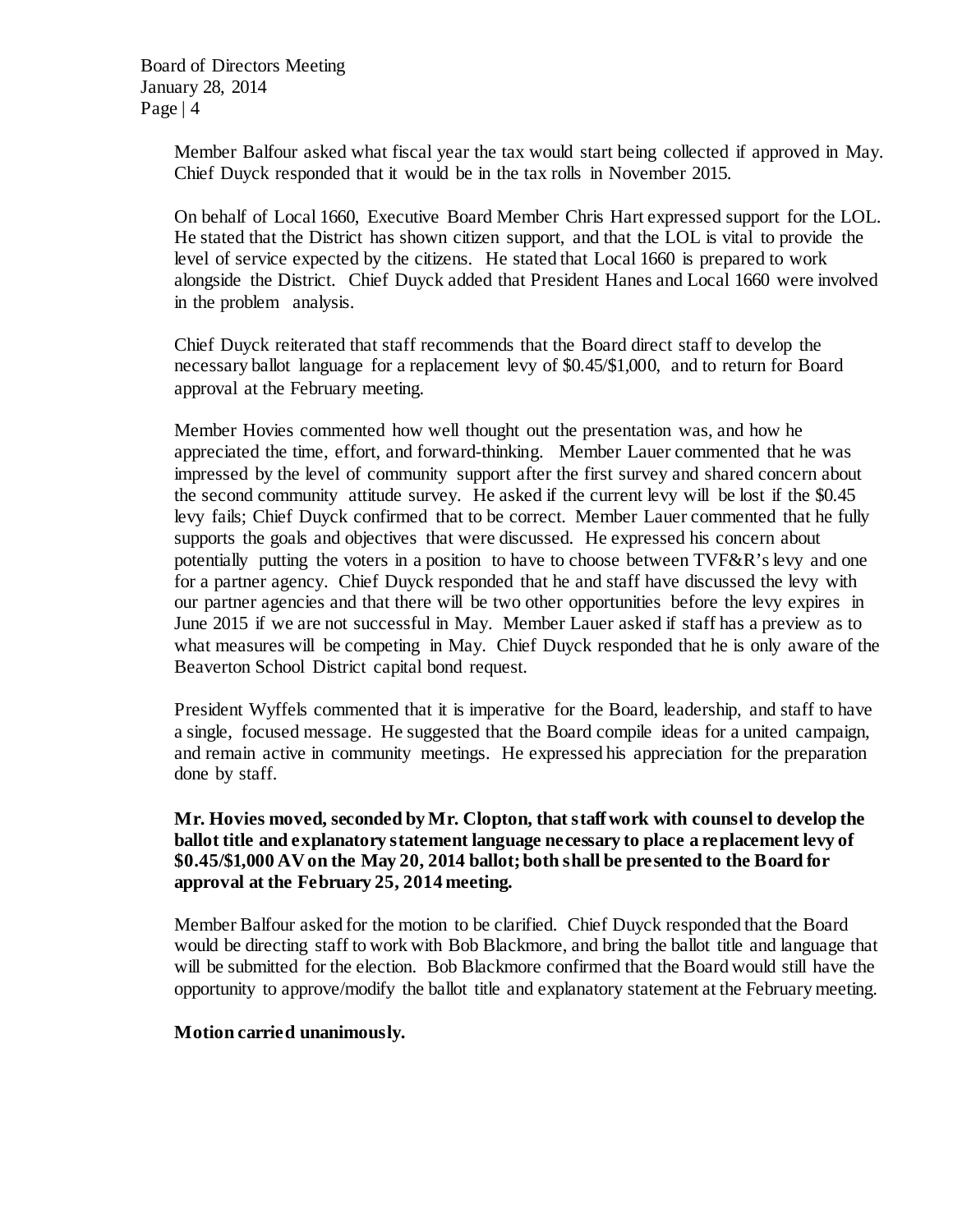### CHIEF'S REPORT

Capital Bond Project Update. Assistant Chief Mark Havener reported that Station 68 is progressing. The contractor has started on interior walls, the roofing membrane is nearly in place, and the apparatus bays are being formed up with trench drains. On Station 51 and 52, the construction plans and technical specs are moving along. Old Station 65 had multiple offers, including a cash offer for \$625,000; staff is recommending that the broker work with the buyer to complete the sale.

Healthcare Initiatives. Chief Duyck relayed that February has long been recognized nationally as Heart Month. Sudden cardiac arrests and heart attacks remain the top cause of death in the U.S., and is the leading cause of firefighter deaths. TVF&R responds to over 1,650 cardiac related calls each year. During February, TVF&R firefighters will be wearing red t-shirts to spur conversation and action about healthcare initiatives, cardiac emergencies, learning CPR, and the chain of survival partnership with Legacy Meridian Park. Events will include a survivor reunion, Hands-Only CPR event at Washington Square, and Hands-Only CPR demonstration at a Portland Winterhawks game.

The mobile healthcare pilots have been ongoing. Since starting in February, the pilot has 22 patients. Firefighters have been reviewing medications, and providing needed assistance to members of the community.

The District donated used AEDs to local law enforcement agencies. Law enforcement is dispatched throughout TVF&R's service area to cardiac events. According to WCCCA, they dispatched 509 cardiac-related AED responses for law enforcement in 2012. President Wyffels asked if the AEDs were evaluated prior to being distributed. Chief Duyck confirmed that the AEDs were evaluated, and the recipients were notified that they are as-is and will have varying lifespans. He relayed that the deployment was based on areas of high risk.

ISO Questionnaire. Chief Duyck notified the Board that a questionnaire was received from the Insurance Service Office (ISO) in December and January. ISO has sited a field representative in the area, and a meeting is planned to discuss the questionnaire; the purpose of the questionnaire is to help them understand what the District has been doing since the last rating, and whether or not the District would benefit from changes in the fire protection rating schedule they put out.

14-01 Recruit Academy. Chief Duyck relayed that 15 new firefighters are starting at the Training Center on February  $1<sup>st</sup>$ . A welcome reception is planned for the end of the month.

Governor Kitzhaber Recognition. Chief Duyck relayed that TVF&R staff, along with the Office of State Fire Marshal and the Governor's Fire Service Policy Commission, were in Salem today to receive recognition for the atmospheric study that received the Senator Paul S. Sarbanes Leadership and Safety Award. He shared that the District received an inquiry from NASA, who was interested in the analysis that was done for the study.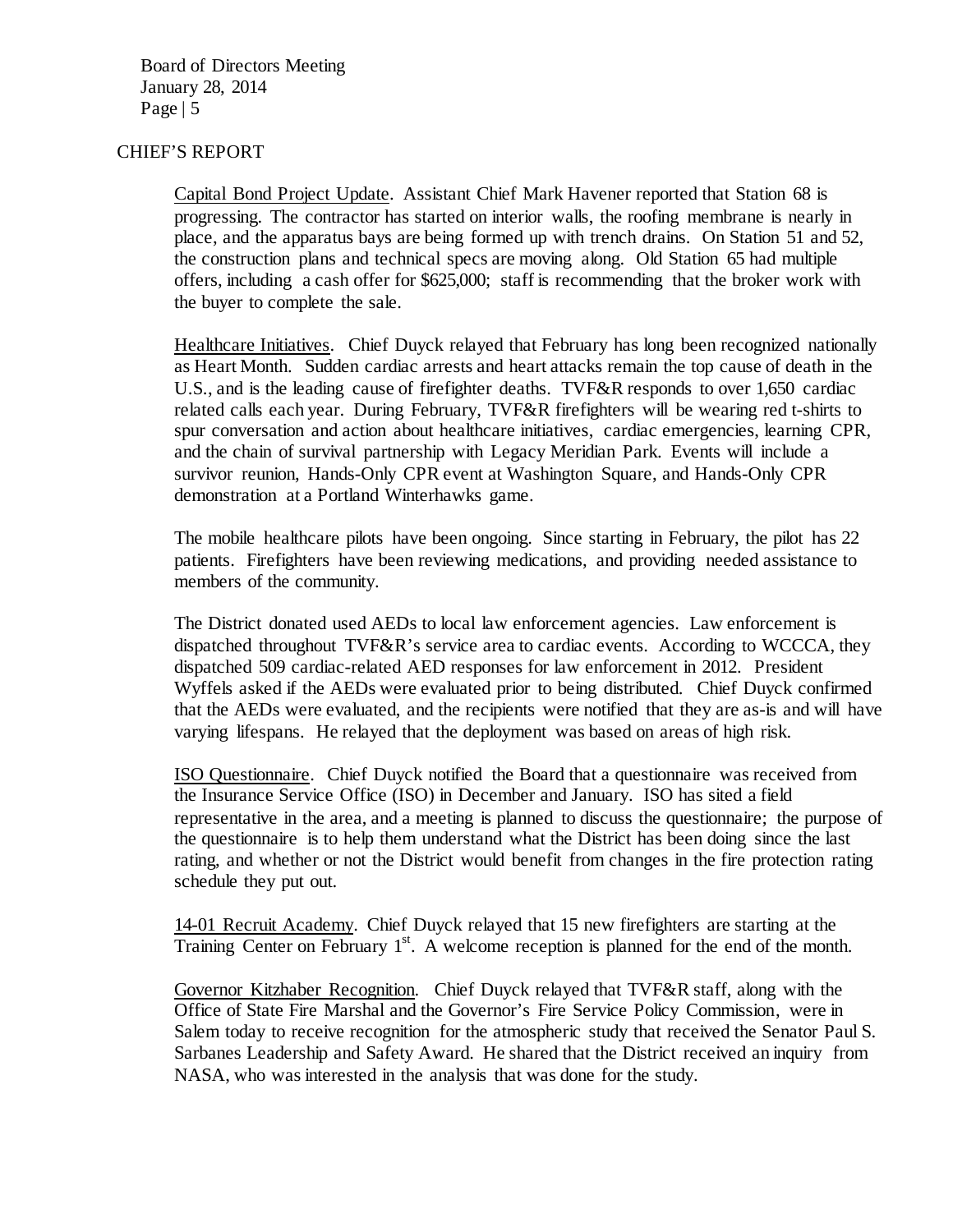Board of Directors Meeting January 28, 2014 Page  $\vert 6 \vert$ 

> Letter of Intent. Chief Duyck informed the Board, at the direction of legal counsel, that there is a letter of intent on a property purchase that he may ask the Board to revisit after Executive Session as a New Business item.

### PRESIDENT'S REPORT

President Wyffels shared that the Special Districts Association of Oregon Annual Conference is being held next week in Seaside, and four Board members are planning to attend.

#### ITEMS NOT LISTED ON THE AGENDA

None.

## **EXECUTIVE SESSION**

## **Mr. Hovies moved, seconded by Mr. Balfour, to move out of Regular Session and into Executive Session. Motion carried unanimously.**

President Wyffels moved the meeting into Executive Session at 8:18 p.m.

### **Mr. Balfour moved, seconded by Mr. Lauer, to move out of Executive Session and resume Regular Session. Motion carried unanimously.**

President Wyffels moved the meeting into Regular Session at 8:56 p.m.

### ITEMS NOT LISTED ON THE AGENDA

President Wyffels asked if there are any items that need to come before the Board at this time. Chief Duyck responded that there is one item.

## **Mr. Balfour moved, seconded by Mr. Hovies, to authorize the Chief to execute a purchase and sale agreement that has appropriate contingencies for due diligence, land use planning, and other items a buyer would typically look at for purchase of a property, and to check those contingencies prior to closing as directed by counsel. Motion carried unanimously.**

President Wyffels asked the Board to revisit the topic of the ballot measure effort. Member Balfour shared his concern about engaging in an election process, since the ballot title will not be approved until next month. He expressed his concern about how the Secretary of State interprets the statute on public officials engaging in election practices, and that it is not clear when the election season starts. President Wyffels tabled the discussion until next month.